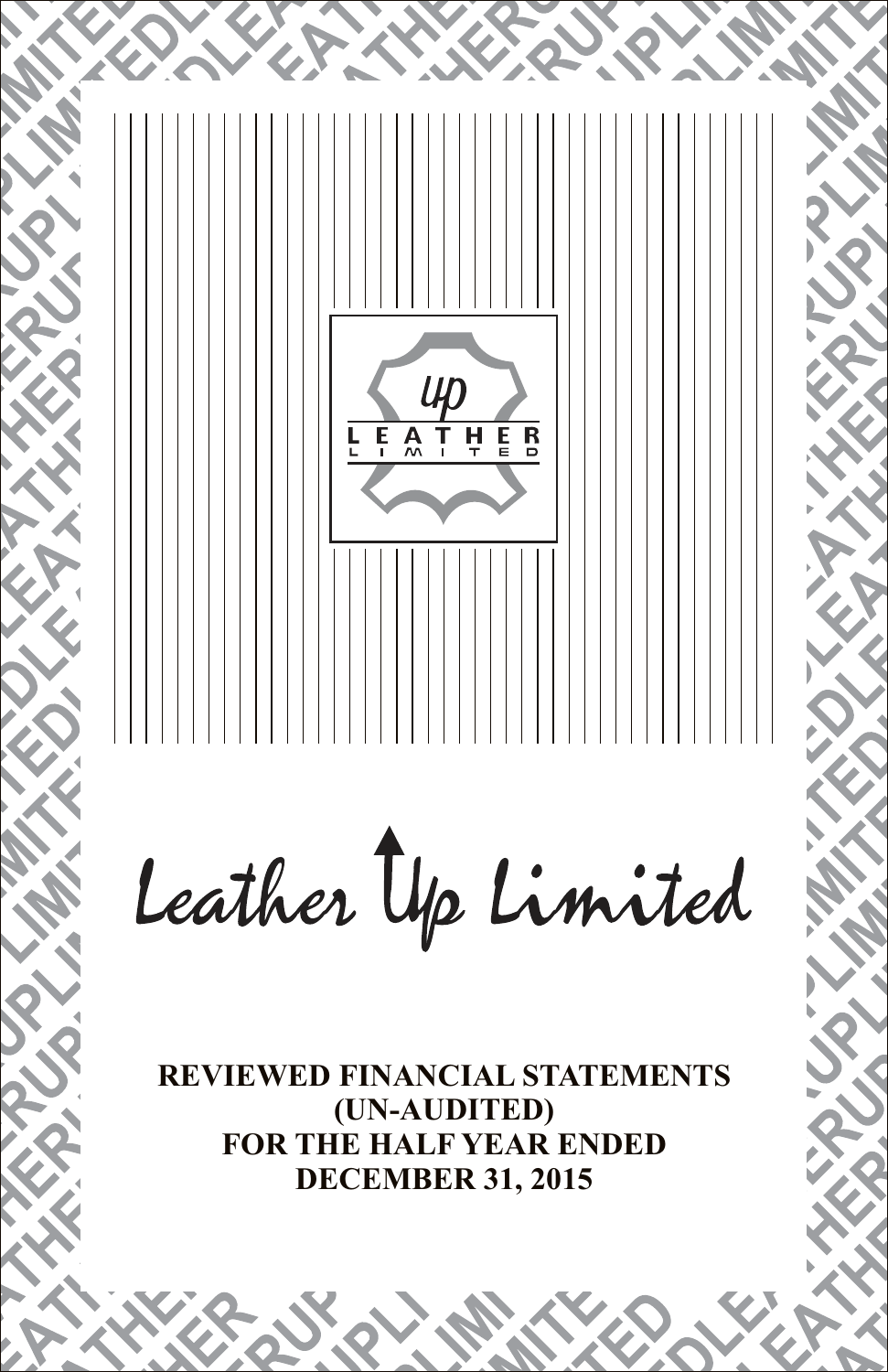

Leather Up Limited

# **COMPANY PROFILE**

# **Board of Directors**

| Khalid H. Shah        | Chief Executive/ Director | Mahmooda Shah  | Director |
|-----------------------|---------------------------|----------------|----------|
| Faroog Raza           | Director / Chairman       | S. Faisal Shah | Director |
| Naheed Parveen Fayyaz | Director                  | Jazim Shah     | Director |
| Ali Kausar Khan       | Director                  |                |          |

# **Board Audit Committee**

| S. Faisal Shah | Chairman |
|----------------|----------|
| Jazim Shah     | Member   |
| Mahmooda Shah  | Member   |

# **Human Resource Committee**

| Naheed Parveen Fayyaz | Chairman | Faroog Raza | Member |
|-----------------------|----------|-------------|--------|
| Ali Kausar Khan       | Member   | Jazim Shah  | Member |

# **Chief Financial Officer / Company Secretary**

Shafqat Mahmood (Khokhar)

# **Auditors**

Abdan & Company , Chartered Accountants

# **Legal Advisor**

Maqbool Ahmad Bullo & Company Advocate

# **Bankers**

MCB Bank Ltd United Bank Ltd Faysal Bank Ltd Summit Bank Ltd Askari Bank Ltd Meezan Bank Ltd Bank Al-Falah

# **Registered Office/Factory**

Plot # 23/C, 15th Commercial Street Phase II Extension Defence Housing Authority, Karachi.

# **Share Registrar Office**

M/s C&K Management Associates (Pvt) Limited 404, Trade Tower, Abdullah Haroon Road, Near Hotel Metroplole, Karachi-75530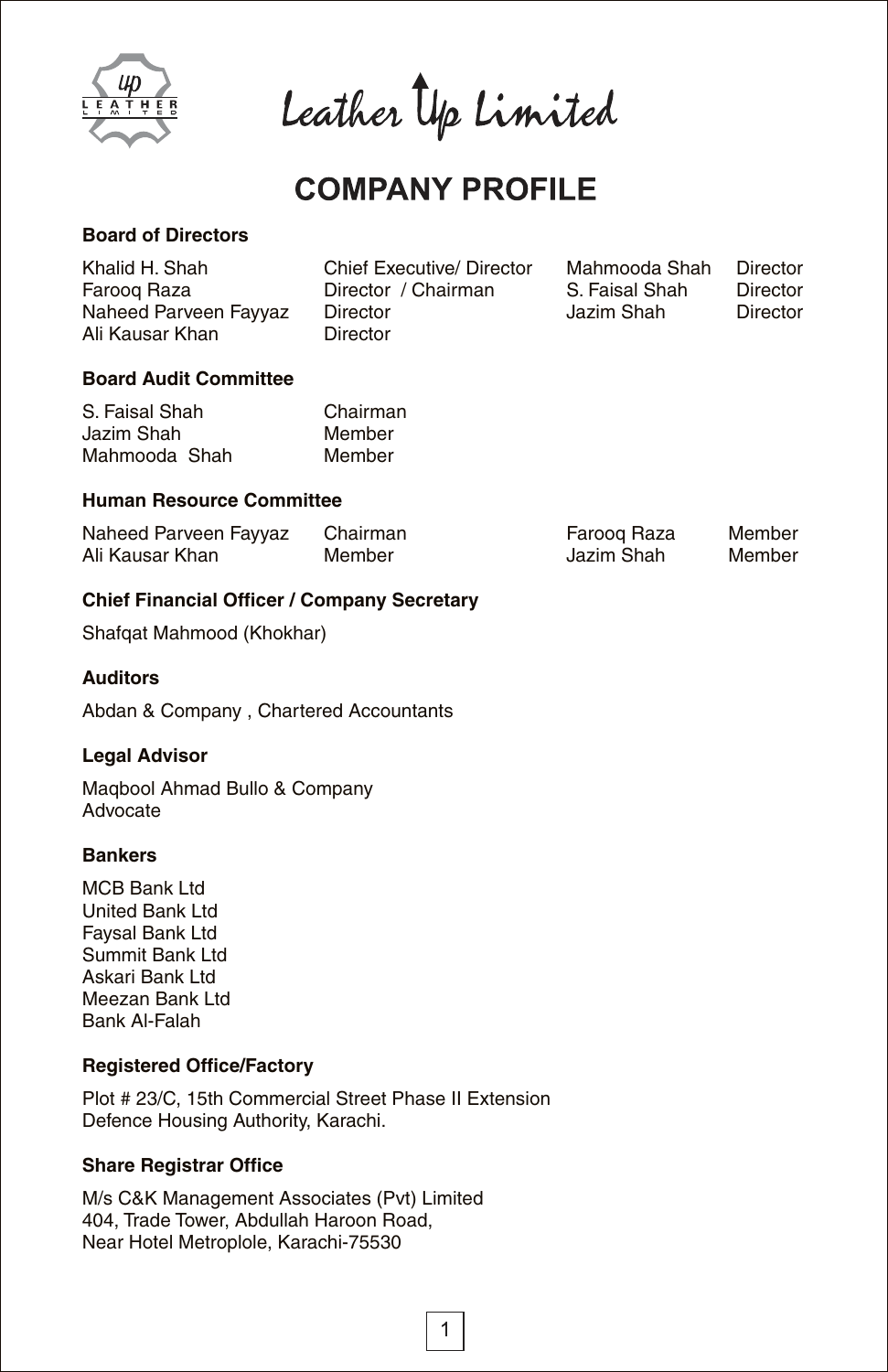

Leather Up Limited

# **DIRECTOR'S REPORT**

The Directors of your company are pleased to present you Condensed Interim Financial Statements for the quarter ended December 31, 2015 of the Company:

# **Company Performance**

The performance of your company for the period under review has been satisfactory. The management of the company is trying its level best to cut operating expenses and to explore new markets to accelerate the momentum of export figures and to get the company remains as profit making entity.

The production graph of the company remains on its right direction resulted in export sales recorded satisfactory. In rupee terms the company exported over Rs. 51.774 million and achieved 6.281 million of net profit which is commendable.The management is also very keen to safeguard the interest of shareholders of the company and hope to do better as evident in the past.

# **Future Out look**

The overall performance of the company has showed relatively good due to substantial orders received in leather products other than the leather garments from the international market.The management under the circumstances expects to continue the same momentum of export orders till the conclusion of the ongoing financial year.

### **Workers Management Relation:**

The management will like to put on the record the valued contribution of all members of the staff, workers towards achieving results in general and we wish to place our gratitude to the shareholders for their continued support in difficult times and hope to continue the same in the coming years. The workers management relationship remained excellent throughout the period, which resulted in the smooth operation of your company. This is team work and we hope it shall continue in the same spirit during the coming years.

### **Thanks and Appreciation**

Thanks to our shareholders for their trust and support now as well as in difficult times.

By order of the Board

Khalid H. Shah (Chief Executive)

Karachi: February 25, 2016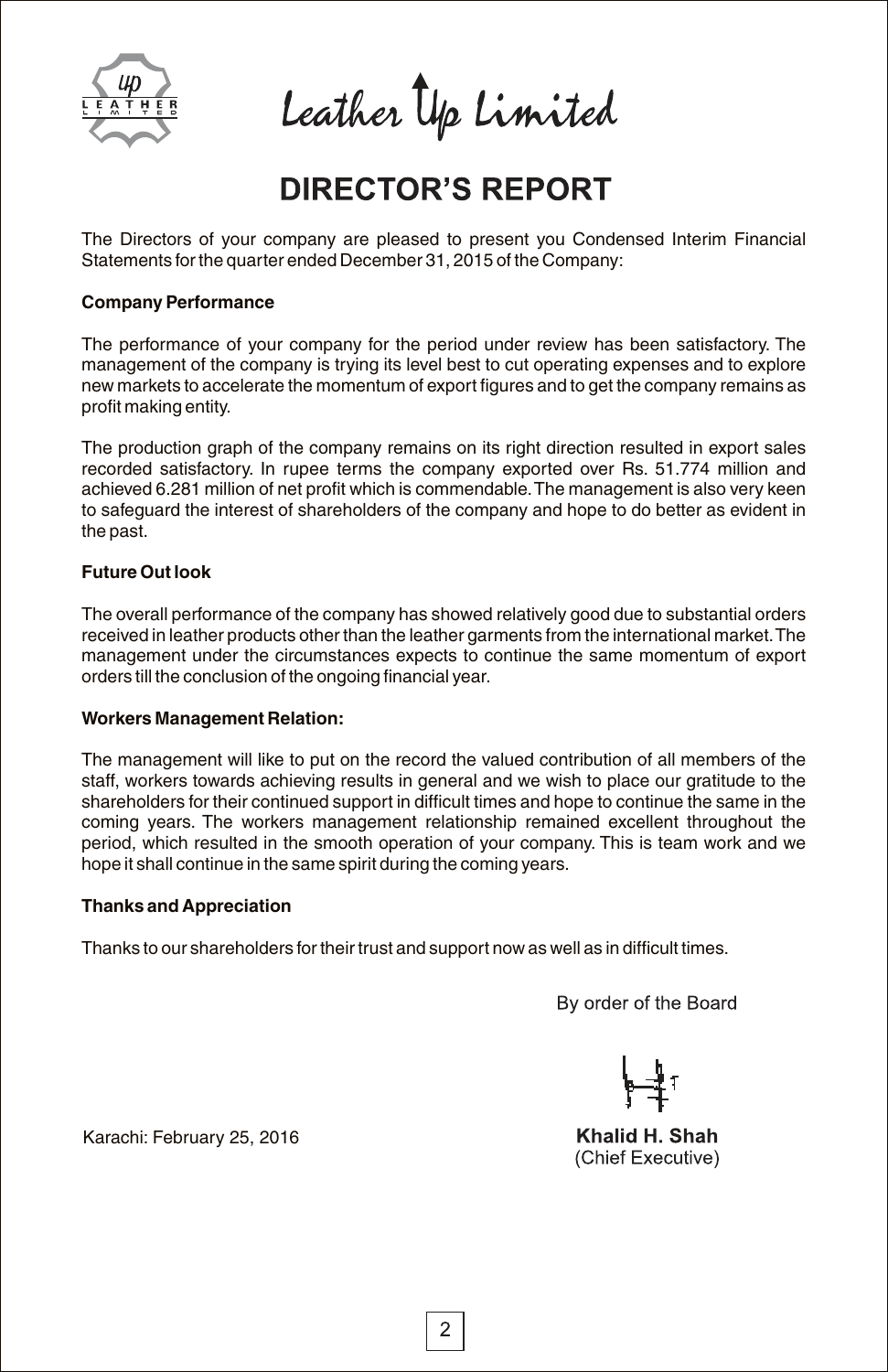



### **AUDITORS' REPORT TO THE MEMBERS ON REVIEW OF CONDENSED INTERIM FINANCIAL INFORMATION**

### **Introduction**

We have reviewed the accompanying condensed interim balance sheet of Leather Up Limited as at December 31, 2015 and the related condensed interim profit and loss account, condensed interim cash flow statement and condensed interim statement of changes in equity together with the notes forming part thereof (here-in-after referred to as the "condensed interim financial information"), for the half year then ended. Management is responsible for the preparation and presentation of this condensed interim financial information in accordance with approved accounting standards as applicable in Pakistan. Our responsibility is to express a conclusion on this condensed interim financial information based on our review.

The figures of the condensed interim profit and loss account for the quarters ended December 31, 2015 and December 31, 2014 have not been reviewed, as we are required to review only the cumulative figures for the half year ended December 31, 12015.

### **Scope of Review**

We conducted our review in accordance with the International Standard on Review Engagements 2410, "Review of Interim Financial Information Performed by the Independent Auditor of the Entity". A review of interim financial information consists of making inquiries, primarily of persons responsible for financial and accounting matters, and applying analytical and other review procedures. A review is substantially less in scope than an audit conducted in accordance with International Standards on Auditing and consequently does not enable us to obtain reasonable assurance that we would become aware of all significant matters that might be identified in an audit.Accordingly, we do not express an audit opinion.

### **Conclusion**

Based on our review, nothing has come to our attention that causes us to believe that the accompanying condensed interim financial information as of and for the half year ended December 31, 2015 is not prepared, in all material respect, in accordance with approved accounting standards as applicable in Pakistan for interim financial reporting.

Karach: February 25, 2016

<u>enhsoin</u>

M/s. Abdan & Co. Chartered Accountants Iqbal Ahmad Abdan

*2/37, 39, Arkay Square, (Main Shahrah-e-Liaquat, Karachi, Phones: 32424194 - 32423407 - 32429177 Fax: (92-21) 3241771 Email : abdan@cyber.net.pk Website : www.abdan.com*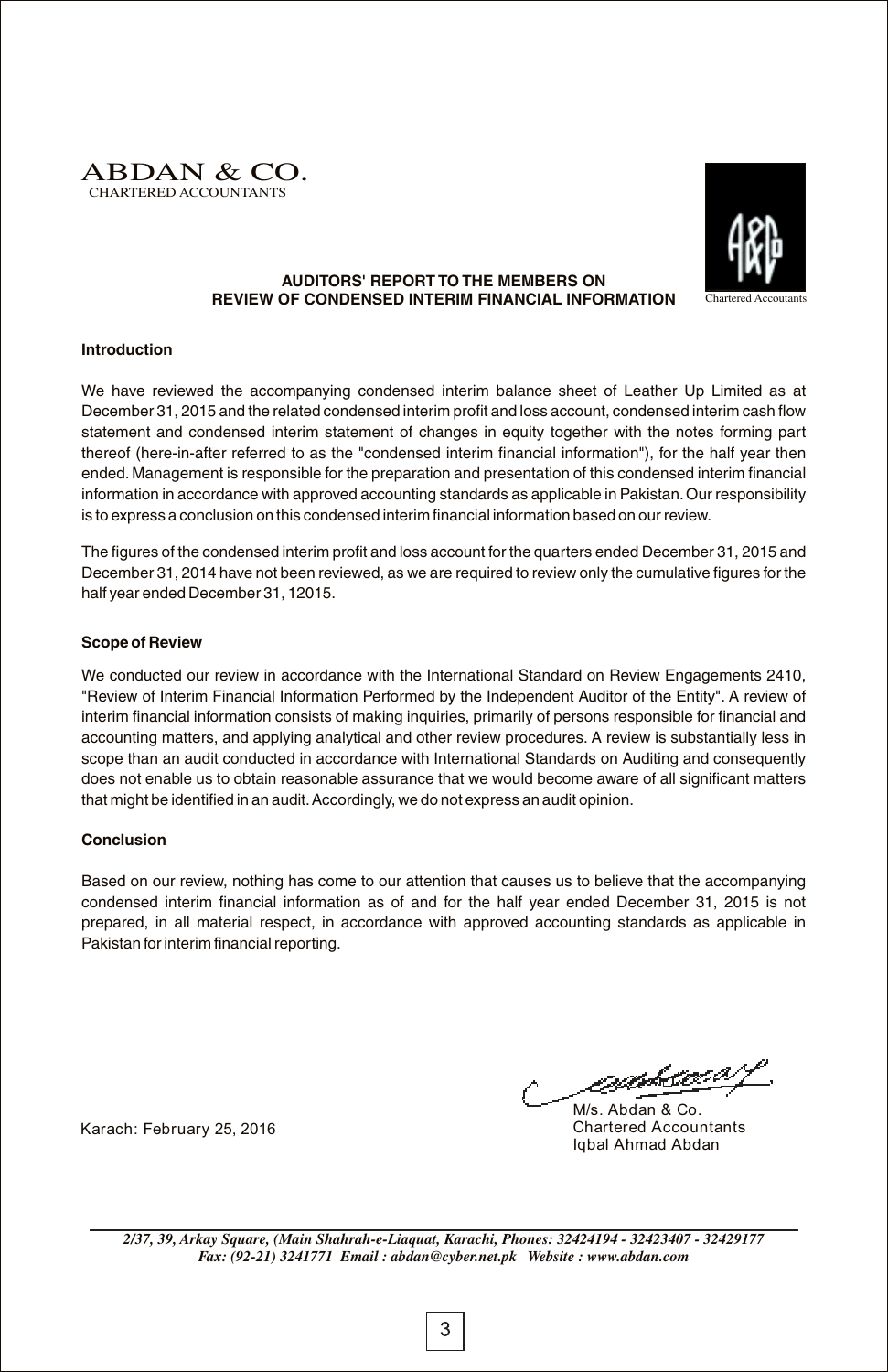

Leather Up Limited

# **CONDENSED INTERIM BALANCE SHEET** AS AT DECEMBER 31, 2015

|                                                                                                                 | December 31, 2015<br>(Unaudited) | June 30, 2015<br>(Audited) |
|-----------------------------------------------------------------------------------------------------------------|----------------------------------|----------------------------|
| <b>Non - Current Assets</b>                                                                                     | <b>Rupees</b>                    |                            |
| Property, plant and equipment                                                                                   | 18,011,462                       | 17,999,042                 |
| <b>Current Assets</b>                                                                                           |                                  |                            |
| Stock in trade                                                                                                  | 68,503,833                       | 58,805,167                 |
| Trade debts - considered good                                                                                   | 4,052,372                        | 2,114,079                  |
| Advances, deposits, prepayments                                                                                 |                                  |                            |
| and other receivables                                                                                           | 14,499,256                       | 11,935,217                 |
| Cash and bank balances                                                                                          | 1,552,179                        | 658,818                    |
|                                                                                                                 | 88,607,640                       | 73,513,281                 |
|                                                                                                                 | 106,619,102                      | 91,512,323                 |
| <b>Share Capital and Reserves</b><br><b>Authorized Capital</b><br>6,000,000 (June 30, 2015: 6,000,000) ordinary |                                  |                            |
| shares of Rs. 10/- each                                                                                         | 60,000,000                       | 60,000,000                 |
| Issued, subscribed and paid up capital                                                                          | 60,000,000                       | 60,000,000                 |
| General reserve                                                                                                 | 1,369,610                        | 1,369,610                  |
| Accumulated loss                                                                                                | (19, 835, 806)                   | (26, 117, 621)             |
|                                                                                                                 | 41,533,804                       | 35, 251, 989               |
| Deferred liability - staff gratuity                                                                             | 2,594,649                        | 2,594,649                  |
| <b>Current liabilities</b>                                                                                      |                                  |                            |
| Short term borrowing - secured                                                                                  | 21,300,000                       | 15,000,000                 |
| Loan from directors                                                                                             | 377,866                          | 1,714,219                  |
| Trade and other payables                                                                                        | 40,290,647                       | 35,608,095                 |
| Accrued markup                                                                                                  |                                  | 162,082                    |
| Provision for taxation                                                                                          | 522,136                          | 1,181,289                  |
|                                                                                                                 | 62,490,649                       | 53,665,685                 |
| <b>Contingencies and commitments</b>                                                                            |                                  |                            |
|                                                                                                                 | 106,619,102                      | 91,512,323                 |
|                                                                                                                 |                                  |                            |

Khalid H. Shah (Chief Executive)

S. Faisal Shah(Director)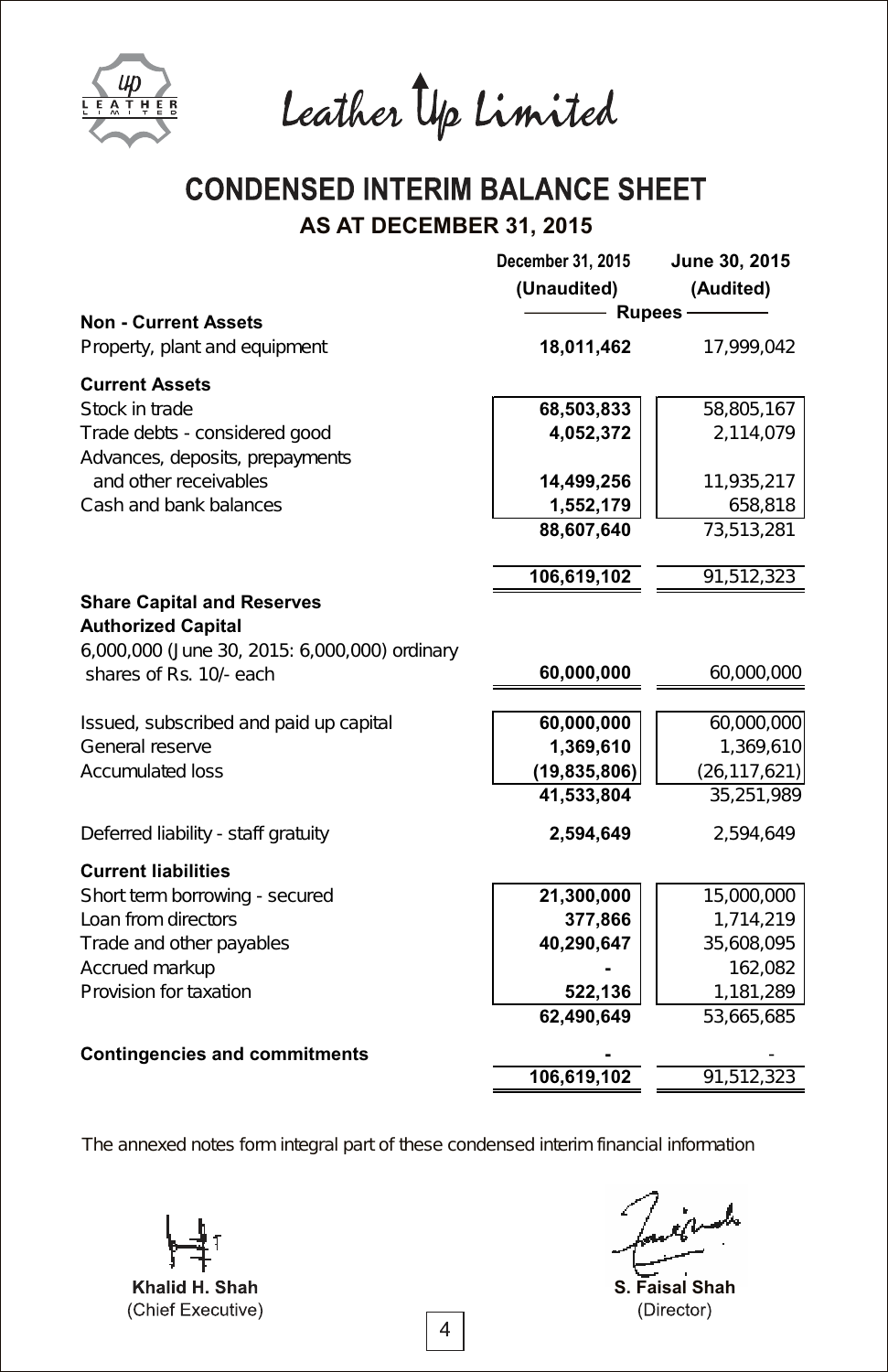

Leather Up Limited

# **CONDENSED INTERIM** PROFIT AND LOSS ACCOUNT (UN-AUDITED) FOR THE PERIOD ENDED DECEMBER 31, 2015

|                               | For the half year ended |                | For the quarter ended |              |  |
|-------------------------------|-------------------------|----------------|-----------------------|--------------|--|
|                               | December 31,            | December 31,   | December 31,          | December 31, |  |
|                               | 2015                    | 2014           | 2015                  | 2014         |  |
|                               |                         | Rupees —       |                       | Rupees —     |  |
| Sales - net                   | 51,774,500              | 57,391,307     | 16,976,469            | 17,341,685   |  |
| Cost of sales                 | (38, 156, 529)          | (42, 842, 057) | (11, 057, 670)        | (11,062,421) |  |
| <b>Gross profit</b>           | 13,617,971              | 14,549,250     | 5,918,799             | 6,279,264    |  |
| <b>Operating expenses</b>     |                         |                |                       |              |  |
| Administrative expenses       | (2,887,050)             | (3, 571, 460)  | (1,478,997)           | (1,685,263)  |  |
| Distribution cost             | (2,927,115)             | (2,621,508)    | (713, 593)            | (355, 251)   |  |
|                               | (5,814,165)             | (6, 192, 968)  | (2, 192, 590)         | (2,040,514)  |  |
| <b>Operating profit</b>       | 7,803,806               | 8.356.282      | 3,726,209             | 4.238.750    |  |
| Finance cost                  | (783, 451)              | (741, 446)     | (521, 353)            | (379, 543)   |  |
| O ther income                 | (216, 404)              | (215, 724)     | (163, 881)            | (97, 392)    |  |
|                               | (999, 856)              | (957,170)      | (685, 234)            | (476,935)    |  |
| <b>Profit before taxation</b> | 6,803,951               | 7.399.112      | 3.040.975             | 3,761,815    |  |
| Taxation                      | (522, 136)              | (517, 703)     | (182, 789)            | (124, 418)   |  |
| <b>Profit after taxation</b>  | 6,281,815               | 6,881,409      | 2,858,186             | 3,637,397    |  |
| Earnings per share - basic    |                         |                |                       |              |  |
| and diluted                   | 1.05                    | 1.15           | 0.48                  | 0.61         |  |

Khalid H. Shah (Chief Executive)

S. Faisal Shah(Director)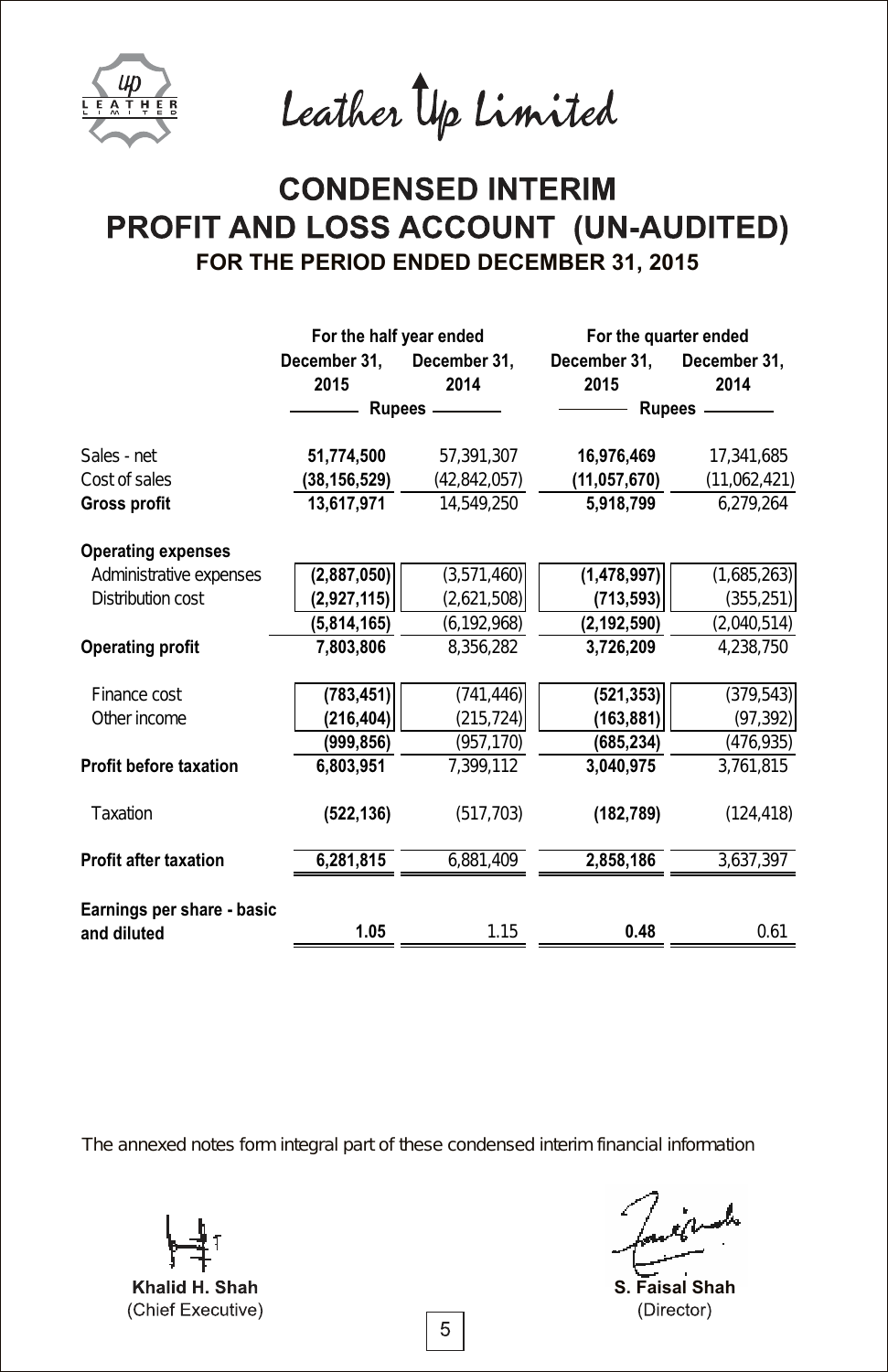Leather Up Limited

# **CONDENSED INTERIM STATEMENT OF COMPREHENSIVE INCOME (UN-AUDITED)** FOR THE PERIOD ENDED DECEMBER 31, 2015

|                                         | FOR THE HALF YEAR ENDED                                                        |           | FOR THE QUARTER ENDED |           |              |                                       |  |
|-----------------------------------------|--------------------------------------------------------------------------------|-----------|-----------------------|-----------|--------------|---------------------------------------|--|
|                                         | December 31.<br>December 31.<br>2015<br>2014<br><b>Rupees</b><br><b>Rupees</b> |           | 2015<br><b>Rupees</b> |           | December 31. | December 31.<br>2014<br><b>Rupees</b> |  |
| Profit after taxation                   | 6,281,815                                                                      | 6,881,409 | 2,858,186             | 3,637,397 |              |                                       |  |
| Other comprehensive income for the year | ٠                                                                              |           | ٠                     |           |              |                                       |  |
| Total comprehensive income for the year | 6,281,815                                                                      | 6,881,409 | 2,858,186             | 3,637,397 |              |                                       |  |

Khalid H. Shah (Chief Executive)

يلمسده

S. Faisal Shah(Director)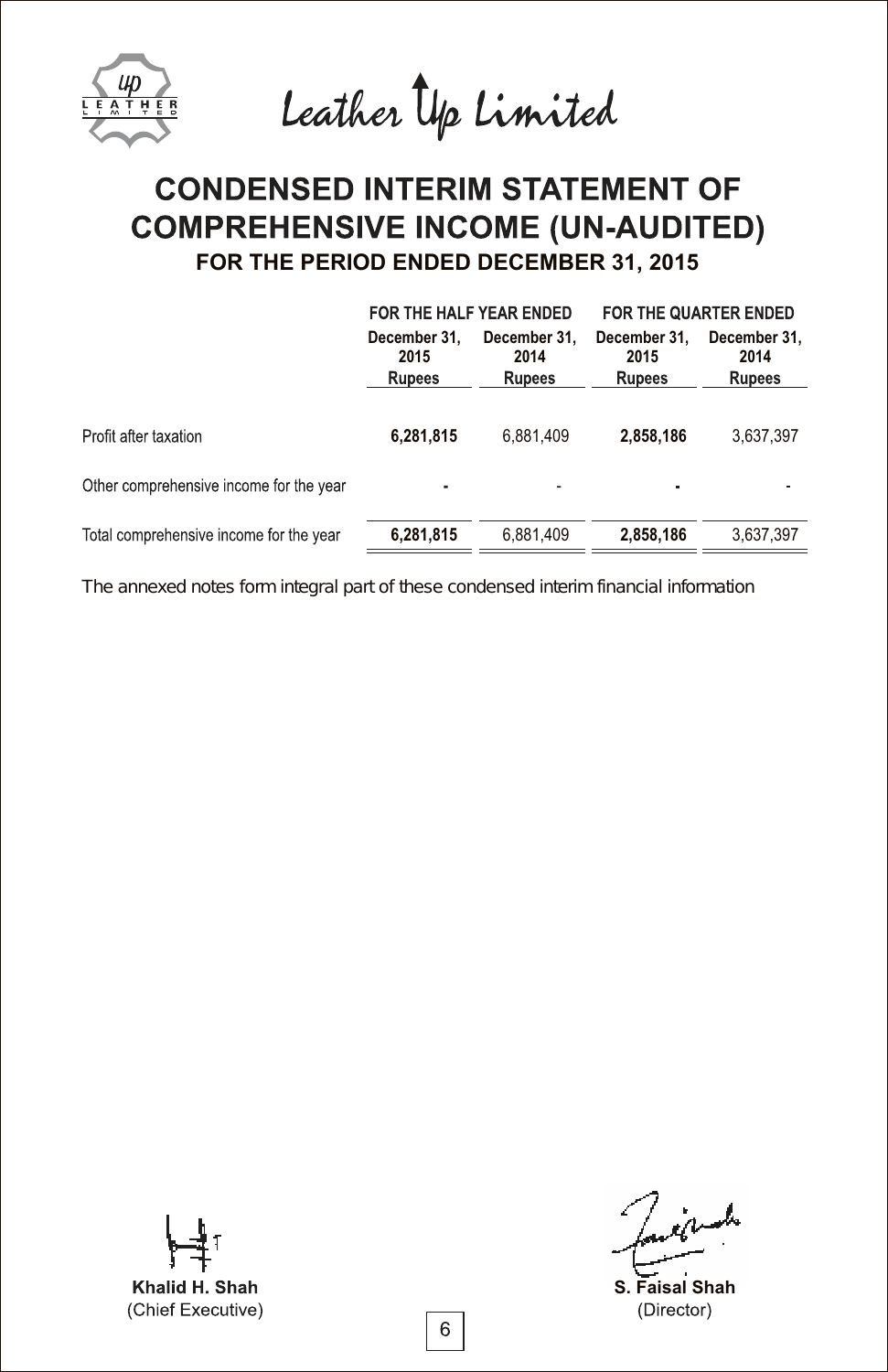

Leather Up Limited

# CONDENSED INTERIM CASH FLOW STATEMENT (UN AUDITED)<br>FOR THE PERIOD ENDED DECEMBER 31, 2015

|                                                          | December 31,<br>2015 | December 31,<br>2014 |
|----------------------------------------------------------|----------------------|----------------------|
|                                                          | – Rupee <del>s</del> |                      |
| <b>CASH FLOWS FROM OPERATING ACTIVITIES</b>              |                      |                      |
| Proót before taxation                                    | 6,803,951            | 7,399,112            |
| Adjustments for non cash and other items:                |                      |                      |
| Depreciation                                             | 167,580              | 182,340              |
| Provisioin for gratuity                                  |                      |                      |
| Exchange gain                                            | 33,676               |                      |
| Finance cost                                             | 783,451              | 741,446              |
|                                                          | 984,708              | 923,786              |
| Operating cashflows before working capital changes       | 7,788,658            | 8,322,898            |
| <b>Changes in working capital</b>                        |                      |                      |
| (Increase) / decrease in current assets                  |                      |                      |
| Stock in trade                                           | (9,698,666)          | (15, 917, 540)       |
| Trade debts                                              | (1,938,293)          | (1, 230, 271)        |
| Advances, deposit, prepayments and other recievable      | (3,420,325)          | (14, 362, 381)       |
| Increase / (decrease) in current liabilities             |                      |                      |
| Trade and other payables                                 | 4,682,552            | 24,350,857           |
|                                                          | (10, 374, 731)       | (7, 159, 335)        |
| Cash (used in) / generated from operations               | (2,586,073)          | 1,163,563            |
| Taxes paid                                               | (358, 679)           | (1,717,008)          |
| Finance cost paid                                        | (945, 533)           | (933, 446)           |
| Net cash (used in) / generated from operating activities | (3,890,286)          | (1,486,891)          |
| <b>CASH FLOWS FROM INVESTING ACTIVITIES</b>              |                      |                      |
| Addition to property, plant and equipment                | (180,000)            | (136, 882)           |
| Net cash used in investing activities                    | (180,000)            | (136, 882)           |
| Net cashflow from financing activities                   |                      |                      |
| Loan from directors                                      | (1, 336, 353)        | 2,423,638            |
|                                                          | (1, 336, 353)        | 2,423,638            |
| Net increase / (decrease) in cash and cash equivalents   | (5,406,639)          | 799,865              |
| Cash and cash equivalents at the beginning of the period | (14, 341, 182)       | (8,344,826)          |
| Cash and cash equivalents at the end of the period       | (19,747,821)         | (7, 544, 961)        |
| Cash and cash equivalents comprise the following:        |                      |                      |
| Cash and bank balance                                    | 1,552,179            | 755,039              |
| Short term borrowing                                     | (21, 300, 000)       | (8,300,000)          |
|                                                          | (19, 747, 821)       | (7, 544, 961)        |

Khalid H. Shah (Chief Executive)

**Faisal Shah** (Director)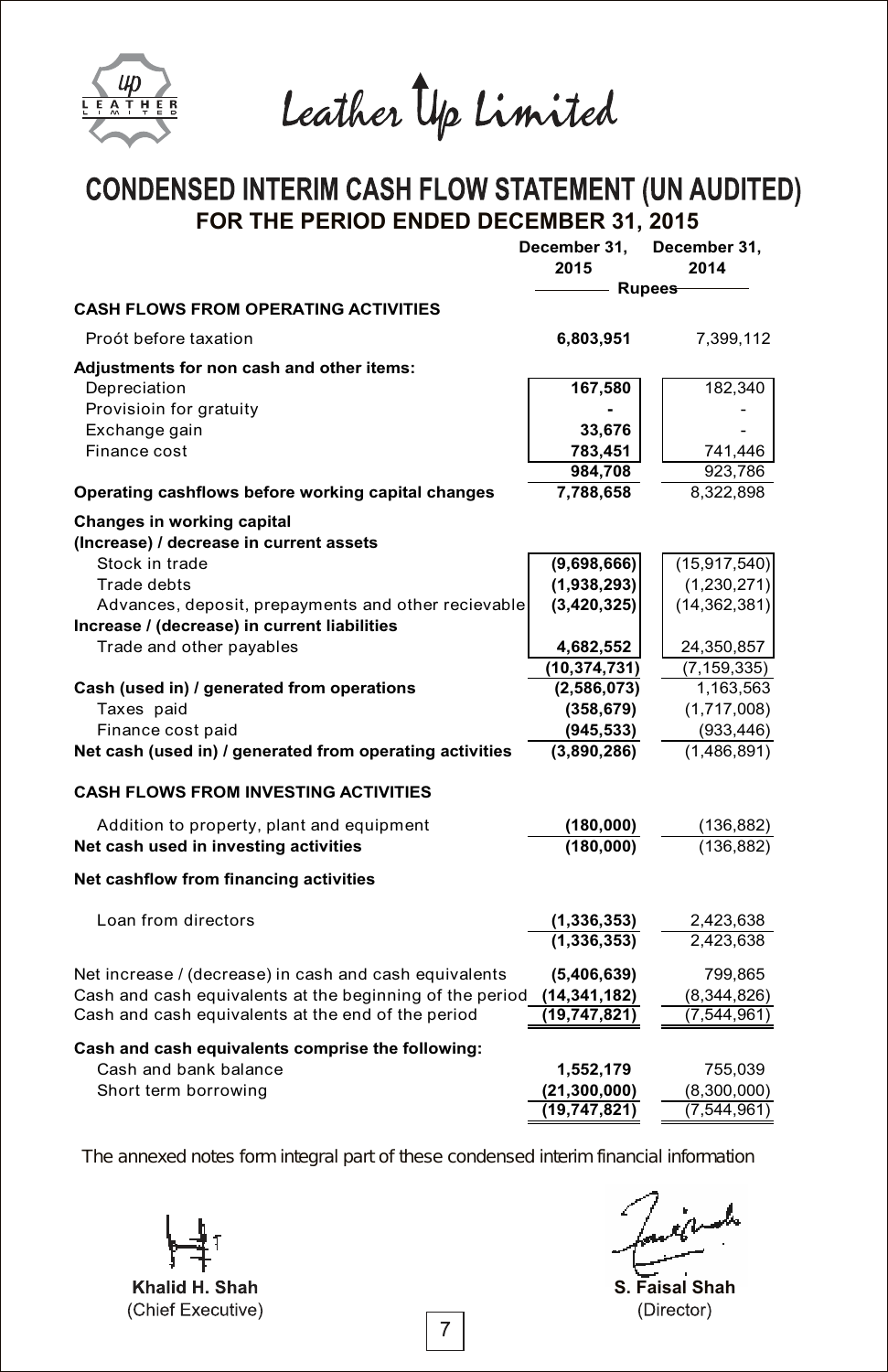

Leather Up Limited

# **CONDENSED INTERIM STATEMENT OF CHANGES IN EQUITY** FOR THE PERIOD ENDED DECEMBER 31, 2015

|                                                          | <b>Share</b><br>Capital | General<br><b>Reserve</b> | Accumulated<br>Loss | <b>Total</b> |  |
|----------------------------------------------------------|-------------------------|---------------------------|---------------------|--------------|--|
|                                                          | Rupees -                |                           |                     |              |  |
| Balance as at July 1, 2014                               | 60,000,000              | 1,369,610                 | (33, 488, 880)      | 27,880,730   |  |
| Total comprehensive income for the<br>period (Unaudited) |                         |                           | 6,881,409           | 6,881,409    |  |
| Balance as at December 31, 2014                          | 60,000,000              | 1,369,610                 | (26, 607, 471)      | 34,762,139   |  |
| Balance as at January 1, 2015                            | 60,000,000              | 1,369,610                 | (26,607,471)        | 34,762,139   |  |
| Total comprehensive Income for the<br>period             |                         |                           | 489,850             | 489,850      |  |
| Balance as at June 30, 2015 (Audited)                    | 60,000,000              | 1,369,610                 | (26, 117, 621)      | 35,251,989   |  |
| Balance as at July 1, 2015                               | 60,000,000              | 1,369,610                 | (26, 117, 621)      | 35,251,989   |  |
| Total comprehensive Income for the<br>period (Unaudited) |                         |                           | 6,281,815           | 6,281,815    |  |
| Balance as at December 31, 2015                          | 60,000,000              | 1,369,610                 | (19,835,806)        | 41,533,804   |  |

Khalid H. Shah (Chief Executive)

S. Faisal Shah(Director)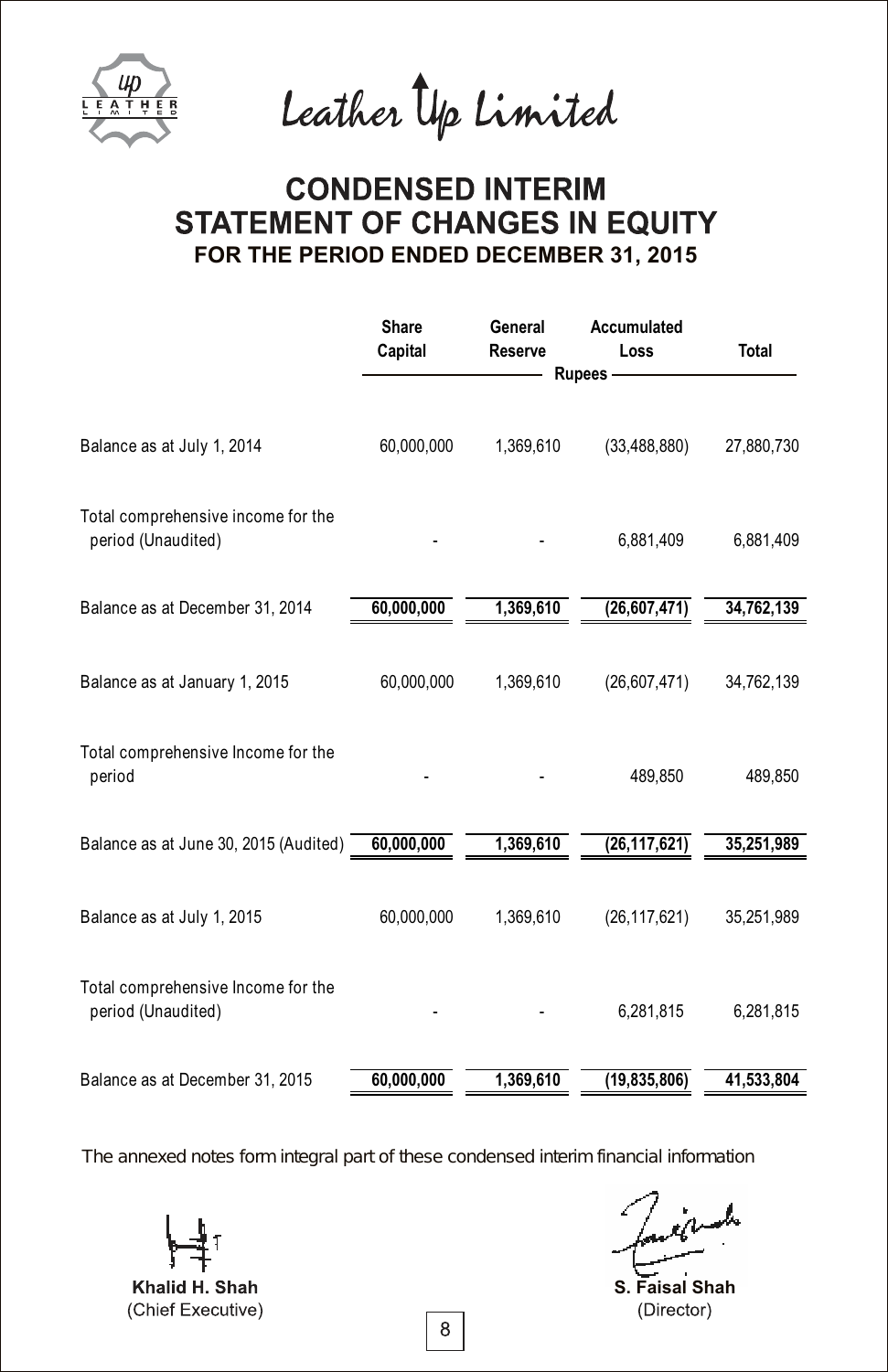

Leather Up Limited

# **NOTES TO THE CONDENSED INTERIM FINANCIAL INFORMATION (UN-AUDITED)** FOR THE PERIOD ENDED DECEMBER 31, 2015

# **1 LEGAL STATUS AND NATURE OF BUSINESS**

Leather Up Limited ("the Company") was incorporated as a private limited company under the Companies Ordinance, 1984 on December 2, 1990 vide registration no. K-02440 of 1990-91. Subsequently the Company was converted into a public limited Company on May 15, 1993 .The Company is listed on Karachi Stock Exchange since 1994. The Company is engaged in the manufacture and export of leather garment products.

The company is principally engaged in manufacturing and exporting of leather garments/products.The production facilities are located at plot # 23/C, 15th Commercial Street Phase II Extension, DHA, Karachi.During the period company has incurred net profit of Rs.6.281 million.Accumulated loss is Rs.19.835 million as at December 31, 2015 resulted decreased by Rs.6.281 million. The company's current assests exceeds its current liabilities by Rs.26.116 million resulted improved current ratio. Under the circumstances, the management is making all its efforts to secure orders and has to taken steps to cut operating expenses to a minimum. Subsequent to the period end, the company has further succeeded in securing export orders and shipped goods to Rs.28.00 million and have in hand orders of another Rs.25.00 million. Based on the above, management estimates future cash flow and profitability and believes current loss and liquidity issue will be overcome in future and these factors expected to have positive impact on the profitability of the company. Accordingly, these accounts are prepared on going concern basis.

# **2 BASIS OF PREPARATION AND SIGNIFICANT ACCOUNTING POLICIES**

The condensed interim financial information are un-audited and are being submitted to the shareholders as required under Section 245 of the Companies Ordinance, 1984 and the Listing Regulations of the Karachi Stock Exchange.The condensed interim financial information have been prepared in accordance with the requirements of the International Accounting Standard - 34 "Interim Financial Reporting" as applicable in Pakistan. The condensed interim financial information do not include all the information and disclosures required in the annual financial statements, and should be read in conjunction with the Company's annual financial statements for the year ended June 30, 2015.The figures for the half year ended December 31, 2015 have been subject to limited scope review by the auditors as required by the Code of Corporate Governance.

This condensed interim financial information comprises of the condensed interim balance sheet as at December 31, 2015 and the condensed interim profit and loss account, condensed interim statement of comprehensive income, condensed interim statement of changes in equity and the condensed interim cash flow statement for the half year then ended which have been subject to a review but not audited. This condensed interim financial information also includes the condensed interim profit and loss account for the quarter ended December 31, 2015 which is not subject to a review.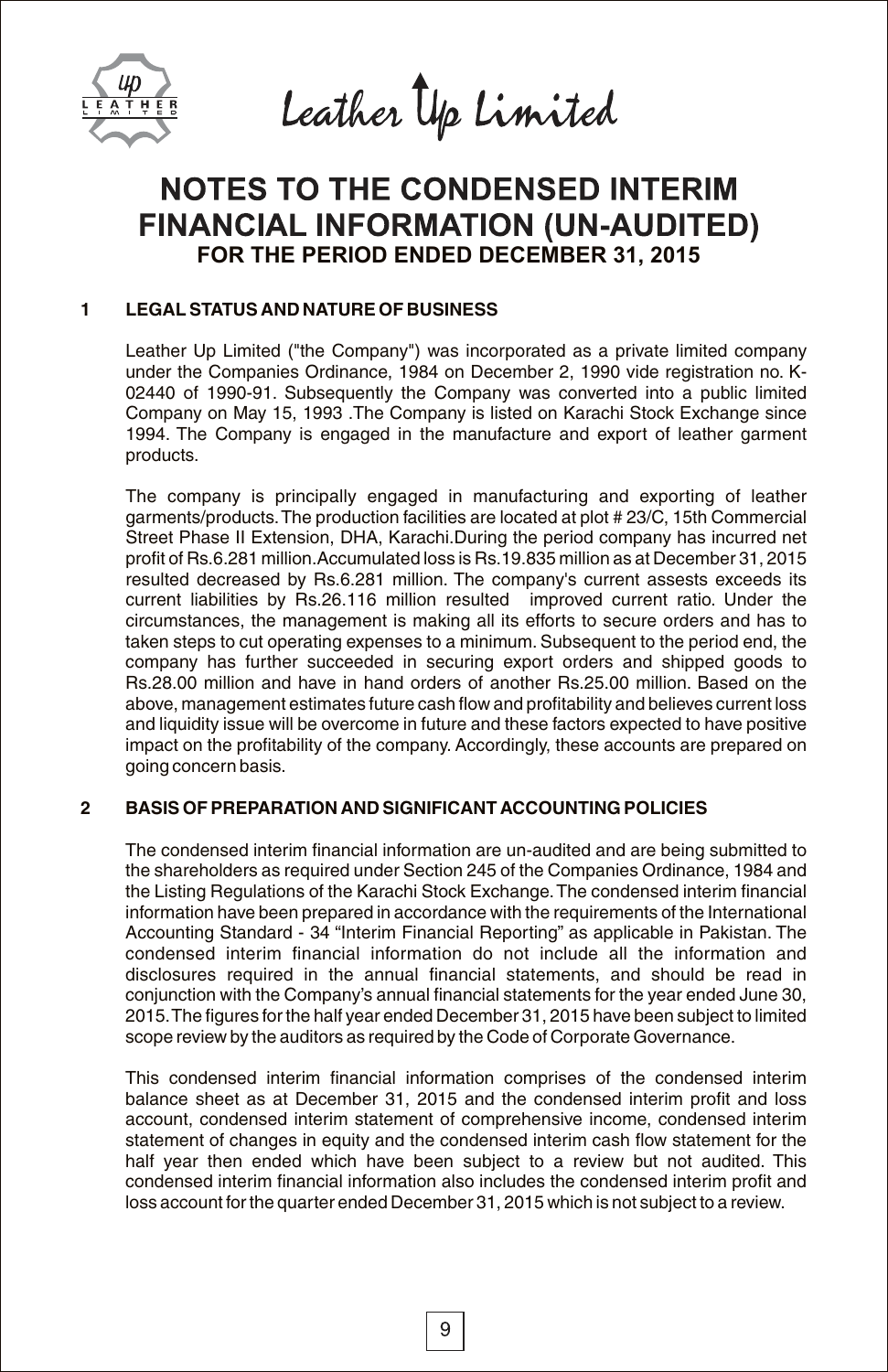

Leather Up Limited

The comparative condensed balance sheet, presented in this condensed interim financial information, as at June 30, 2015 has been extracted from the annual audited financial statements of the Company for the year ended June 30, 2015 whereas the comparative condensed interim profit and loss account, condensed interim statement of comprehensive income, condensed interim statement of changes in equity and condensed interim cash flow statement for the half year ended December 31, 2015 have been extracted from the condensed interim financial information for the half year ended December 31, 2014 which were subject to a review but not audit. The comparative condensed interim profit and loss account and condensed interim statement of comprehensive income for the quarter ended December 31, 2014 included in this condensed interim financial report was not subject to a review.

# **3 SIGNIFICANT ACCOUNTING POLICIES**

These interim financial information have been prepared using the same accounting convention, basis of preparation and significant accounting policies as those applied in the preparation of the audited financial statements for the year ended June 30, 2015, except for the changes described in note 3.1.

# **3.1 New standards, amendments to approved accounting standards and new interpretations which became effective during the six months period ended December 31,2015**

There were certain new standards, amendments to the approved accounting standards and new interpretation issued by the International Financial Reporting Interpretations Committee (IFRIC) which became effective during the period but are considered not to be relevant or have any significant effect on the Company's operations and are, therefore, not disclosed in these financial statements.

# **3.2 New standards, amendments to approved accounting standards and new interpretations that are not yet effective and have not been early adopted by the Company:**

There are certain new amendments to the approved accounting standards that are mandatory for accounting periods beginning after July 1, 2014, but are considered not to be relevant or have any significant effect on the Company's operations and are, therefore, not disclosed in these financial statements.

# **4 ACCOUNTING ESTIMATES AND JUDGMENTS**

The preparation of the condensed interim financial information in conformity with approved accounting standards require management to make estimates, assumptions and use judgments that affect the application of policies and reported amounts of assets and liabilities, income and expenses. Estimates, assumptions and judgments are continually evaluated and are based on historical experience and other factors, including reasonable expectations of future events. Revisions to accounting estimates are recognized prospectively commencing from the period of revision.

In preparing the condensed interim financial information, the significant judgments made by management in applying the Company's accounting policies and the key sources of estimation uncertainty were the same as those that applied to the preceding published annual financial information of the Company as at and for the year ended June 30, 2015.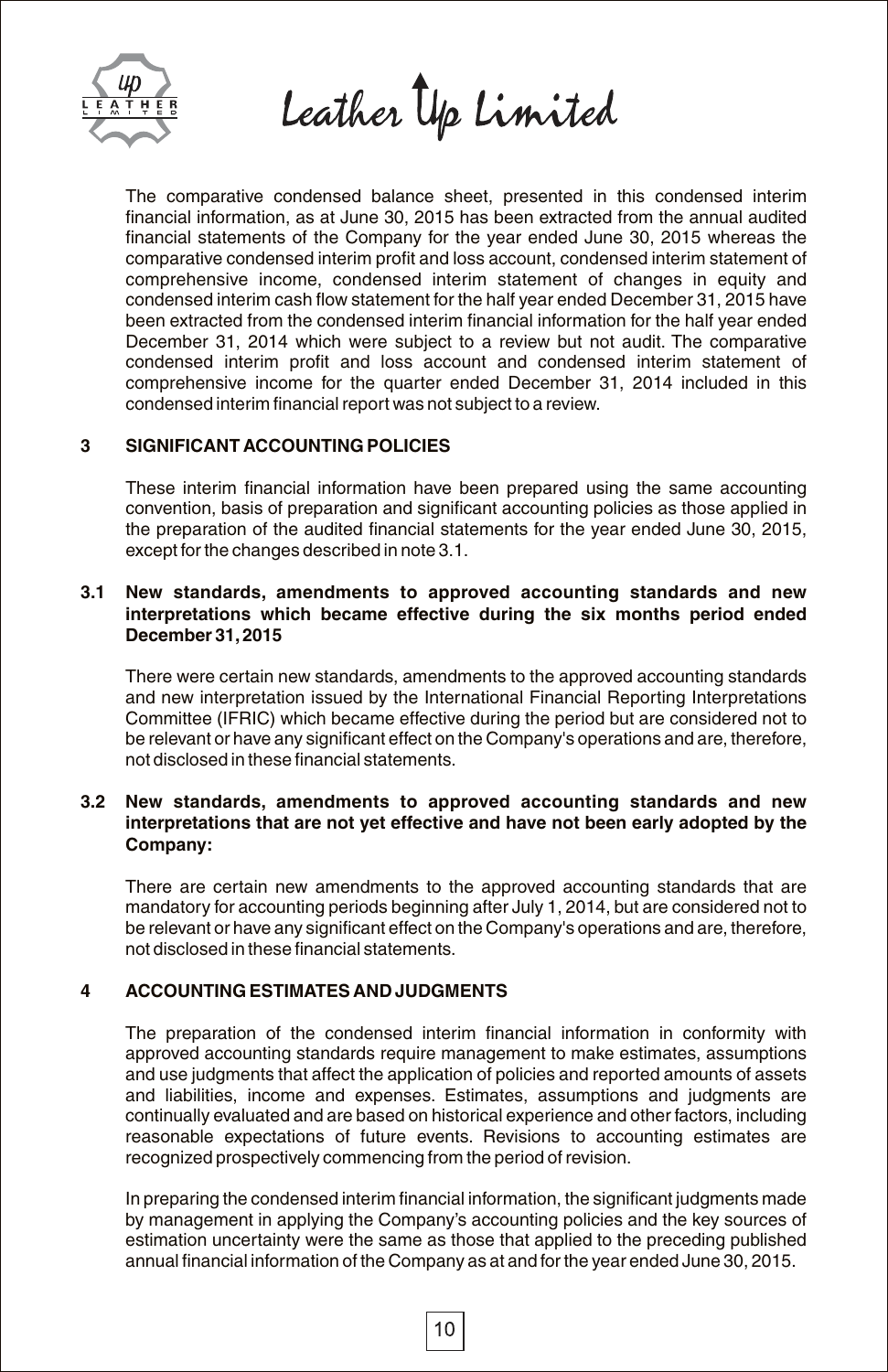

Leather Up Limited

| 5 | <b>PROPERTY, PLANT &amp; EQUIPMENT</b>                                                                                                                                                           | Note | December 31,<br>2015<br><b>Rupees</b> | <b>June 30,</b><br>2015<br><b>Rupees</b> |
|---|--------------------------------------------------------------------------------------------------------------------------------------------------------------------------------------------------|------|---------------------------------------|------------------------------------------|
|   | <b>Operating Fixed Assets</b>                                                                                                                                                                    | 5.1  | 18,011,462                            | 17,999,042                               |
|   | 5.1 Operating Fixed Assets                                                                                                                                                                       |      |                                       |                                          |
|   | Opening WDV                                                                                                                                                                                      |      | 17,999,042                            | 18,232,328                               |
|   | Additions to property, plant & equipment<br>during the period<br>Lease hold land<br>Building on leasehold land<br>Plant and machinery<br>Vehicles<br>Furniture and fixtures<br>Office equipments |      | 180,000<br>180,000                    | 85,632<br>51,250<br>136,882              |
|   | Depreciation for the period<br>Closing WDV                                                                                                                                                       |      | (167,580)<br>18,011,462               | (370,168)<br>17,999,042                  |

# **6 CONTINGENCIES AND COMMITMENTS**

### **Contingencies**

Contengencies remain same as at December 31,2015 as disclosed in the audited annual financial statements for the year ended June 30, 2015.

# **Commitments**

Commitements for export sales as at December 31, 2015 is Rs.38.00 million( June 30, 2015 :30.00 million)

# **7 DATE OF AUTHORIZATION FOR ISSUE**

These financial statements have been authorized for issue on February 25, 2016 by the Board of Directors of the Company.

# **8 GENERAL**

Figures have been rounded off to the nearest rupee.

Khalid H. Shah (Chief Executive)

┻

S. Faisal Shah (Director)